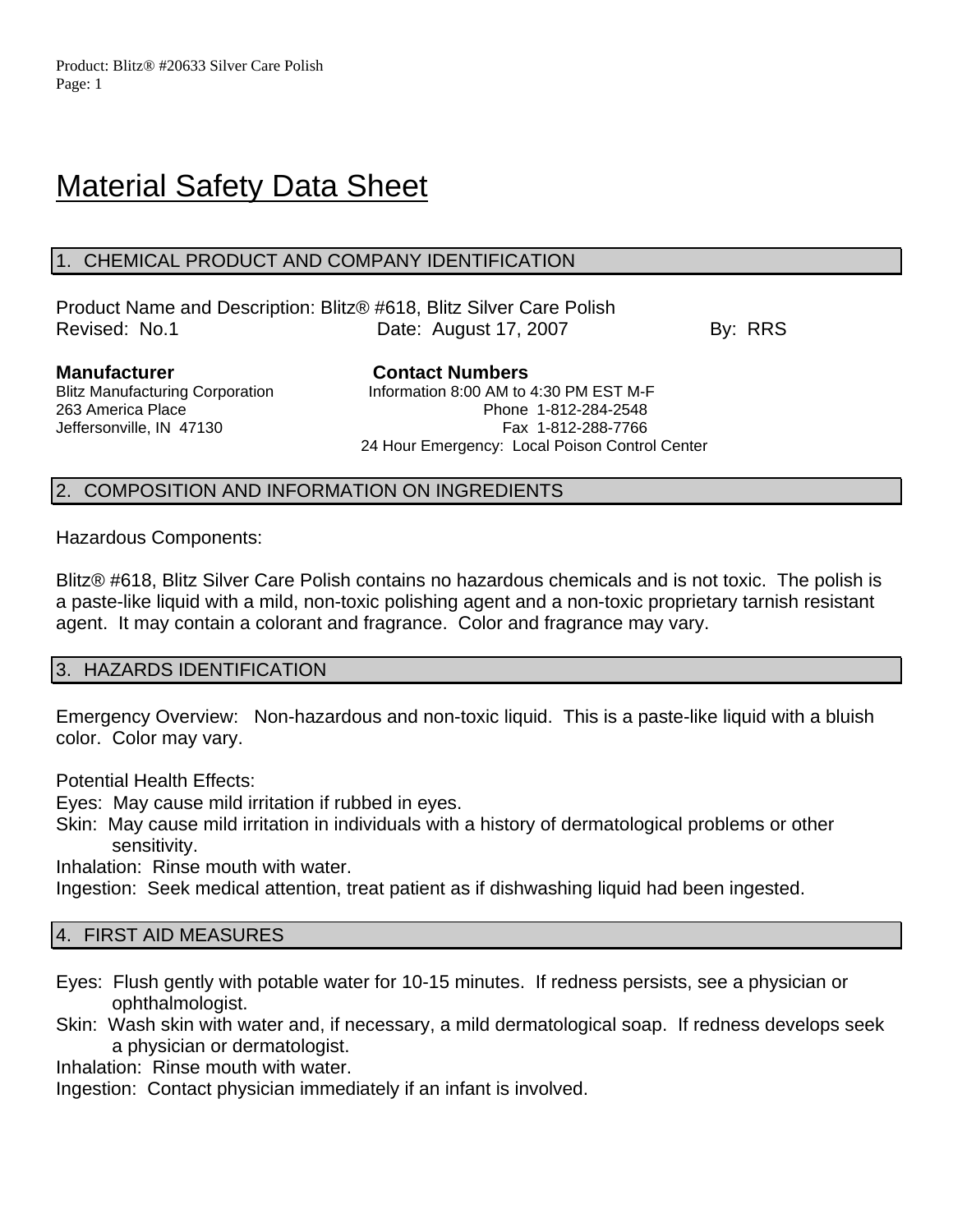## 5. FIRE FIGHTING MEASURES

Flash point: Non-flammable. (>212 F. Non-combustible.) Extinguishing media: Whatever surrounding fire requires. Special fire fighting procedures: none Fire and explosion hazard: none. Combustion products: water and carbon dioxide, some sulfide by-products may be emitted in low amounts.

## 6. ACCIDENTAL RELEASE MEASURES

Dispose of in a sanitary manner. Cap and bottle may be recyclable in your area. Liquid is non-toxic. Solution tends to be slippery if spilled on floor. Dry the spill with towel or some absorbent. Don't mix with bleach or other solutions or chemicals.

## 7. HANDLING AND STORAGE

Keep stored in a cool, dry place. Keep this and all solutions out of reach of children. Do not mix with bleach, acids or other cleaning products.

#### 8. EXPOSURE CONTROL AND PERSONSAL PROTECTION

Gloves can be worn for those individuals who have a history of dermatological reactions. Water proof gloves would be used in these instances. Eye protection can be worn.

#### 9. PHYSICAL AND CHEMICAL PROPERTIES

Appearance: Paste-like liquid. Color may vary. Odor: Slight, mint-like odor, if any. Scent may vary. Specific gravity: greater than 1.1 Boiling point: >212 F (>100 C) Freeze point:  $<$ 32 F  $(<$ 0 C) Solubility in water: do not dilute, this will deactivate the product's cleaning properties and tarnish resistance properties. pH: Full strength- greater than 9.5, do not dilute. Contains no alcohol. Contains no ammonia. Contains no V.O.C.'s (volatile organic compounds). Contains no acids. Liquid will tend to dry and become powdery if exposed to air for long periods.